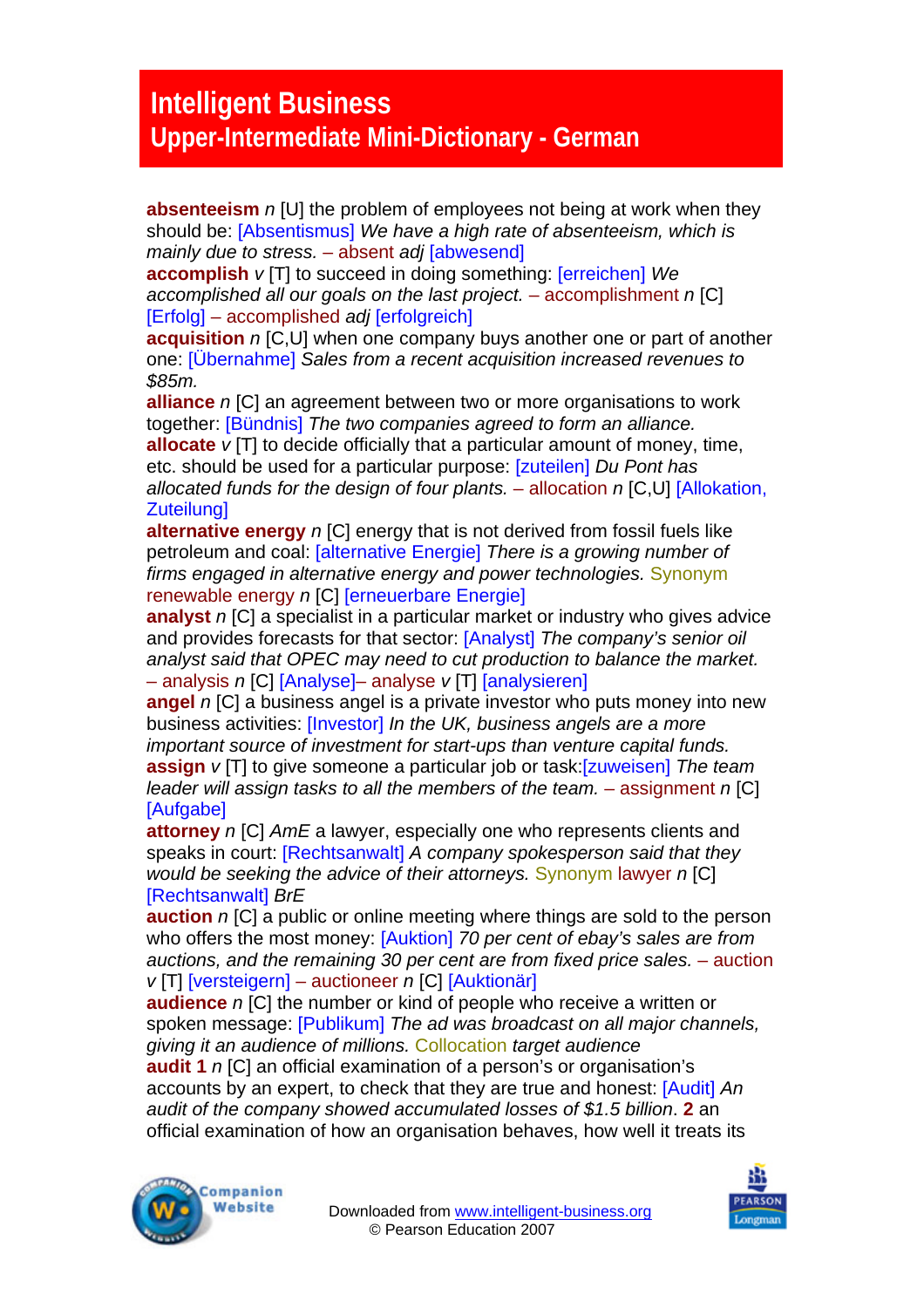employees, the environment, etc.: [Audit] *The social audit of Ben & Jerry's commends the company, which gives 7.5 per cent of pre-tax profits to charity*. – auditor *n* [C] [Auditor, Wirtschaftsprüfer] – audit *v* [T] [auditieren] Collocations *audit report, audit committee, ethical audit, external audit, social audit*

**barrier to entry** *n* [C] any factor which prevents new competition from entering an industry, for example the need for a lot of capital or strict government regulations: [Zugangshindernis] *The aircraft engine industry has high barriers to entry and requires a lot of technological capital.*  **bid** *n* [C] an offer to buy something at a stated price: [Upernahmeangebot] *They made a successful bid for an established company.* – bid  $v$  [I, T] [bieten]– bidder *n* [C] [Bieter] – bidding *n* [U] [Angebot] Synonym offer *n* [C] [Angebot] Collocations *make a bid, accept a bid, reject a bid, takeover bid*  **billboard** *n* [C] a large sign, usually outdoors, used for advertising: [Plakatwand] *The agency estimates that one million drivers pass their billboards every day*. Synonym hoarding *n* [C] [Plakatwand] *AmE*  **blue-chip shares** *n* [plural] shares in a well-managed company with a record of paying profits to shareholders during good and bad economic conditions: [Blue Chip Aktien] *It's far less risky to buy blue-chip shares than to buy shares in a start-up.* Synonym blue-chip stock *n* [C,U] [Blue Chip Aktien] *AmE* Collocation *blue-chip company*

**brokerage 1** *n* ICI a company or organisation that buys or sells securities, currencies, property, insurance, etc. for others: [Maklerfirma] *The credibility of a brokerage or bank can disappear overnight.* **2** [U] the work done by a brokerage: [Maklergeschäft] *The electricity company saved \$520,000 in brokerage fees by selling the bonds directly to investors. – broker n [Makler]* [C] – broker *v* [T] [makeln] Collocation *broker-dealer* 

**budget** *n* [C] the amount of money that an organisation has to spend on a particular activity in a given period of time: [Budget] *The service operates on a very tight budget.* – budget *v* [I,T] [budgetieren] – budgetary *adj* [budgetär] **business plan** *n* [C] a document produced by a company, especially a new company, giving details of expected sales and costs and how the business can be financed, and showing why the plan will make money:

[Geschäftsplan] *The bank requires a three-year business plan from anyone applying for a loan for their company.* 

**campaign** *n* [C] a series of actions intended to achieve a particular result: [Kampagne] *We are launching a campaign to promote the new product.* – campaign *v* [I] [Kampagne führen] Collocation *advertising campaign*  **capital 1** *n* [U] money or property used to produce wealth: [Kapital] *Countries around the world are hungry for capital and economic development.* **2** money from shareholders and lenders that can be invested in assets in order to produce profits: [Kapital] *Because Mr Blech is injecting new capital, Ecogen said it is no longer seeking a buyer. – capitalism n [U]* [Kapitalismus] – capitalist *n* [C] [Kapitalist] – capitalise *v* [T] [kapitalisieren] Collocations *equity capital, fixed capital, issued capital, venture capital, working capital, capital equipment, capital gains, capital goods* 

**cartel** *n* [C] a group of companies who agree to set the price of something they produce at a fixed level in order to limit competition and increase their



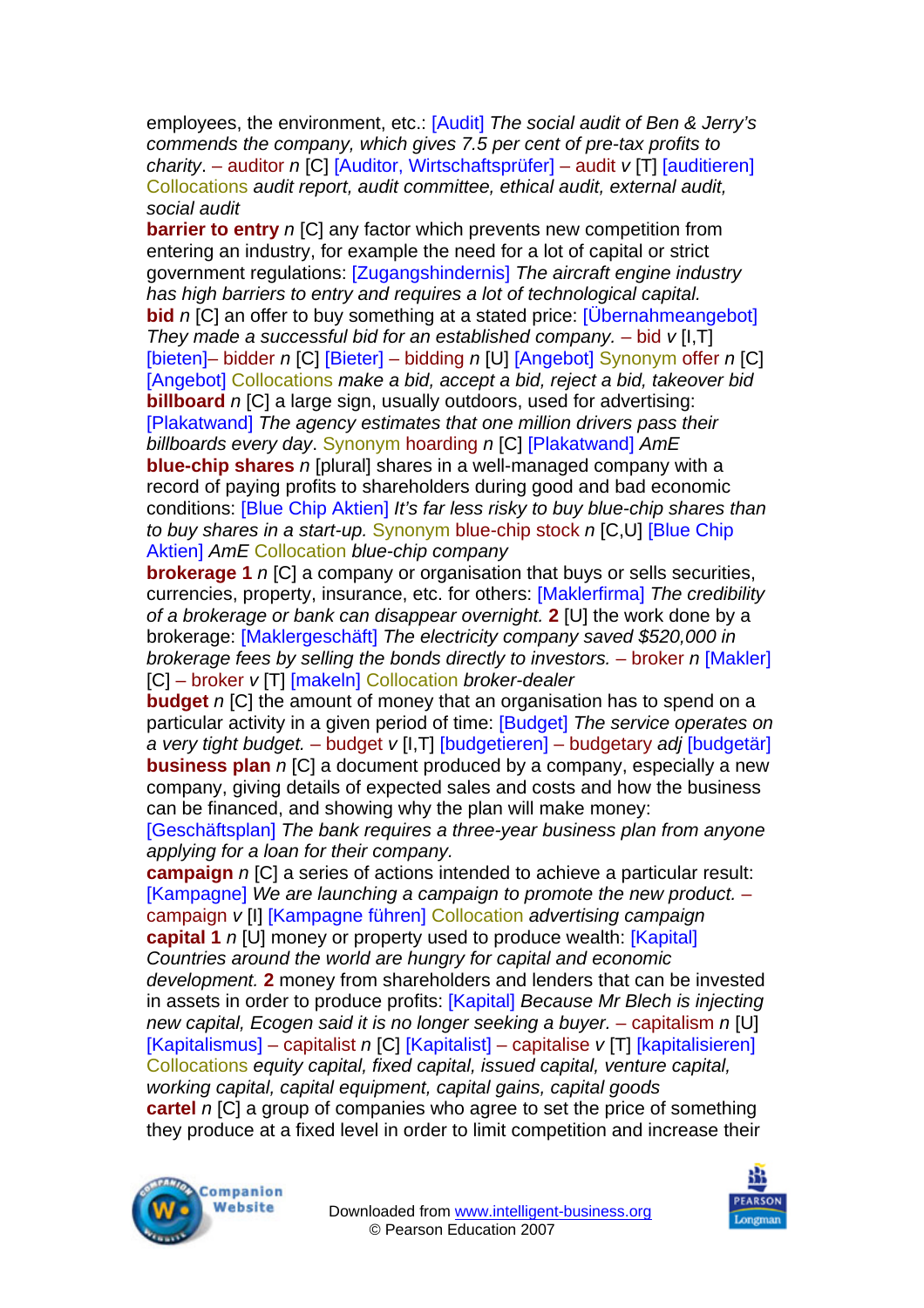own profits: [Kartell] *The oil cartel, OPEC, has just had its first major success in forcing up oil prices.* 

**central bank** *n* [C] the official bank of a country, which is responsible for setting interest rates, controlling the money supply, producing bank notes and keeping the country's supply of foreign currency and gold, etc.:

[Zentralbank] *China's central bank said that a decline in interest rates is unlikely.* 

**chief technology officer** abbreviation **CTO** *n* [C] [Technischer Direktor] the manager with the most authority concerning technology: *The Chief Technology Officer announced the company's intention to launch a new consumer electronics product next month.* 

**clearing bank** *n* [C] one of the high street banks that issues and accepts cheques and passes them through the banking system:

[Verrechnungsbank] *All cheques have to be authorised by the clearing bank before being accepted.* Synonym commercial bank *n* [C] [Kommerzbank] **collaborate**  $v$  [I] to work with someone on a project: **[zusammenarbeiten]** *The two teams collaborated well.* – collaboration *n* [U] [Zusammenarbeit] **collateral** *n* [U] assets promised by a borrower to a lender if the borrower cannot repay a loan: [Sicherheit] *When the firm went bankrupt, he lost his home because he had used it as collateral for the business.* Synonym security *n* [U] [Sicherheit]

**commercial** *n* [C] an advertisement on television, radio, or at the cinema: [Werbung, Reklame] *The campaigns were designed to run as television or cinema commercials.*

**commission 1** *n* [C] an amount of money paid to someone according to the value of goods, shares, bonds, etc. they have sold: [Kommission, Provision] *He didn't charge a commission on trades, as other brokers do.* **2** an official organisation that ensures that the law is obeyed in a particular activity: [Komitee] *The Equal Opportunities Commission works to eliminate sex discrimination.* 

**commit** *v* [I,T] to agree to do something or say that someone else will do something:[sich verpflichten] *Sorry, I've already committed myself to working on the other team.* – commitment *n* [U] [Verpflichtung] – committed *adj* [verpflichtet]

**competitive advantage** *n* [C] an advantage that makes a company more able to succeed in competing with others: [Wettbewerbsvorteil] *Advanced Micro's chip carries the competitive advantage of using less power than Intel's.* Collocation *comparative advantage* 

**component** *n* [C] **1** one part of something: [Bestandteil] *The microchip department is the main component of our technology division.* **2** one part used in making a piece of equipment: [Bauteil] *TTPcom is a firm that designs and manufactures software components for satellite navigation systems.* 

**conglomerate** *n* [C] a large business organisation consisting of different companies that have joined together: [Mischkonzern] *TWE is a cable TV and film subsidiary of the world's largest media conglomerate.* 

**contractor** *n* [C] a person or company that makes an agreement to do work or provide goods for another company: [Auftragnehmer] *The company has* 



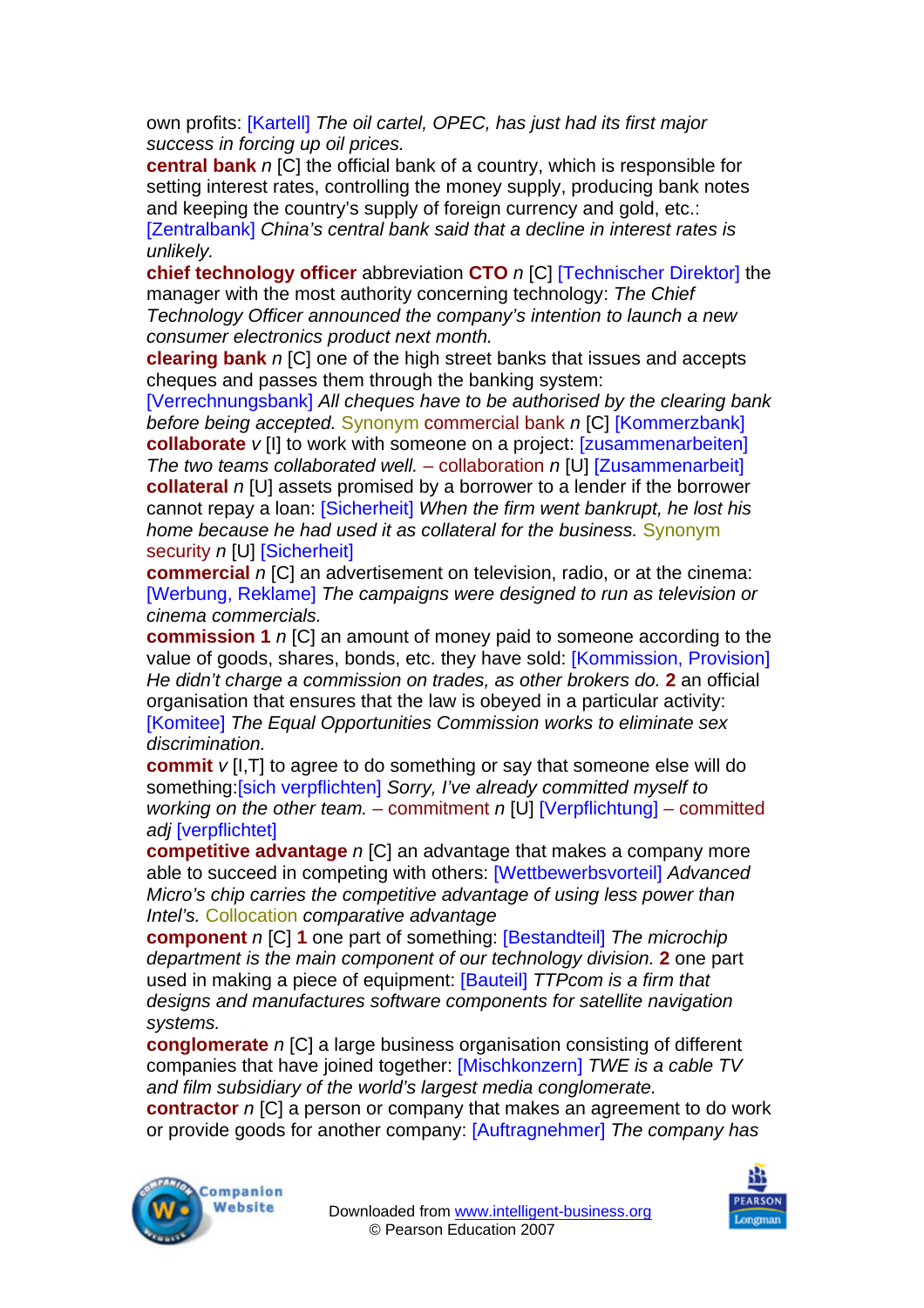*no plans to expand its use of contractors. – contract n [C] [Vertrag]* 

**control** *v* [T] to limit something or prevent it from increasing too much; check that something is as it should be: [kontrollieren, prüfen] *To help control costs, the company cut salaries by 12 per cent last month. – control n* [C] [Kontrolle, Prüfung] – controller *n* [C] [Controller]

**co-ordinate** *v* [T] to organise all the different parts of something to ensure an effective operation: [koordinieren] *Your job is to co-ordinate the different aspects of the project*. – co-ordination *n* [U] [Koordination] – co-ordinator *n*  [C] [Koordinator]

**core business** *n* [C] the business that makes the most money for a company and that is considered to be its most important and central one: [Kerngeschäft] *US car maker Chrysler is to sell off its \$1 billion technology arm to concentrate on its core business.* 

**corporate culture** *n* [C,U] the attitudes or beliefs that are shared by a particular organisation: [Unternehmenskultur] *Working late hours seems to be part of the corporate culture.* 

**corporate identity** *n* [C,U] the way in which a company uses similar designs and colours on all its products, advertisements, letters, etc. so that people will become familiar with the company:

[Unternehmenspersönlichkeit] *People throughout the world recognise our company thanks to our strong corporate identity.* 

**creative director** *n* [C] someone who is in charge of the work relating to producing advertisements and image campaigns for a company: [Kreativdirektor] *The new creative director wants the communications department to start working on a whole new image of corporate social* 

*responsibility for the company.* 

**crude oil** *n* [U] oil in a natural condition, before it has been transformed in an industrial process in order to separate it into different products: [Rohöl] *300 million tons of crude oil are exported every year.* Synonym crude *n* [U] [Rohöl] (when used in the context of the oil industry)

**customise** *v* [T] to make, build or adapt especially for a customer: [maßschneidern] *Our training courses are customised to suit all our customers' specific needs.* 

**damages** *n* [plural] money that a court orders someone to pay someone else for harming them or their property, or causing them financial loss: [Schadenersatz] *The group is facing claims for damages due to faulty components.* Synonym compensation *n* [U] [Schadenersatz]

**data** *n* [plural] information or facts about a particular subject that someone has collected: [Daten] *We cannot tell you the results until we have looked at all the data.* Collocations *data bank, data management, data mining, data processing, data warehouse* 

**database** *n* [C] an organised set of information stored in a computer: [Datenbank] *A database of more than 14,000 training courses is being marketed by an information services company.* 

**deadline** *n* [C] a date or time by which you have to do or complete something: [Termin] *The team will never meet these deadlines; they're too tight!* 

**defendant** *n* [C] the person or organisation in a court of law accused of



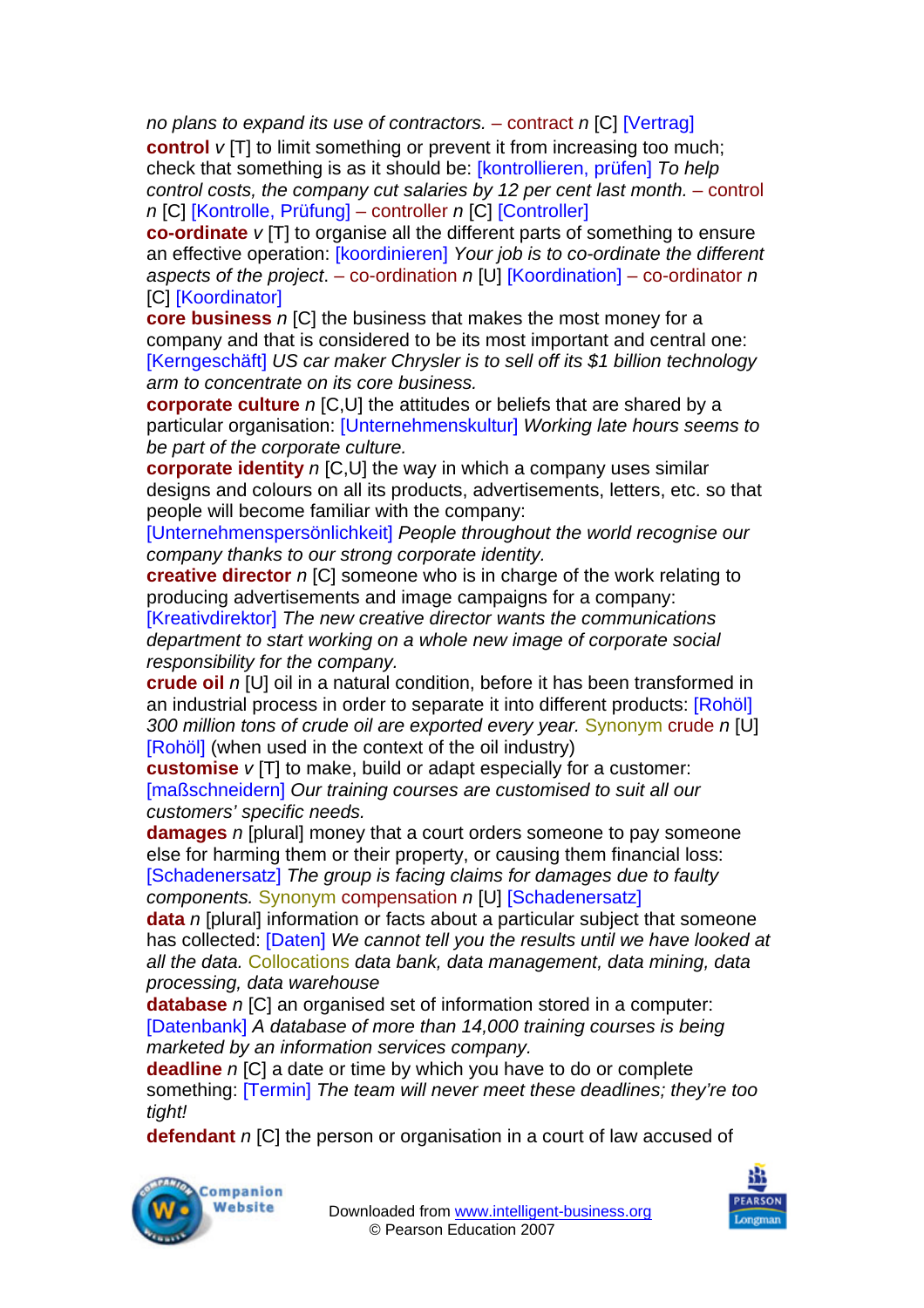doing something illegal or of causing harm to another person [Beklagter]: *The defendant was accused of fraud and tax evasion.* 

**delay** *n* [C] the situation in which something does not happen or start when it should do: [Verzögerung] *The government has been blamed for the delay in executing the project.* – delay *v* [I,T] [verzögern]

**delegate** *n* [C] someone who has been chosen by their company to attend a conference, meeting or training course: [Entsandter, Teilnehmer] *We sent several delegates on a new management training course.* – delegate *v* [T] [entsenden]

**differentiate** *v* [T] when a company differentiates its products, it shows how they are different from each other and from competing products:

[differenzieren] *The only viable strategy was to differentiate Citibank credit cards from all the low-cost alternatives.* – differentiation *n* [U] [Differenzierung]

**display** *n* [C] an attractive arrangement of objects for people to look at or buy, for example in a shop: [Auslage] *There was a wide range of goods on display.* – display *v* [T] [ausstellen]

**distribution** *n* [U] the actions involved in making goods available to customers after they have been produced, for example, moving, storing and selling the goods: [Vertrieb] *The company plans to establish a network of central warehouses to make product distribution more efficient.* Collocations *distribution chain / channel / network* 

**dividend** *n* [C] a part of the profits of a company for a particular period of time paid to the shareholders for each share that they own: [Dividende] *The company has announced a dividend of 25 cents per ordinary share.*  Collocations *annual dividend, interim dividend, share dividend, dividend yield, dividend payment* 

**download** *v* [T] to move computer software or information from one computing device to another: [herunterladen] *You can now download music and video clips from the internet onto your mobile phone.* – download *n* [C] **[Download]** 

**economies of scale** *n* [plural] the advantages that a big factory, shop, etc. has over a smaller one because it can spread its fixed costs over a larger number of units and therefore produce or sell things more cheaply:

[Größeneffekt] *Toys 'R' Us buys massive quantities directly from manufacturers and has gigantic stores with huge economies of scale.*  **end user** *n* [C] the person who actually uses a particular product, rather than someone involved in its production or sale: [Endbenutzer] *End users can often choose who they buy their electricity from.* 

**entrepreneur** *n* [C] someone who starts a company, arranges business deals and takes risks in order to make a profit: [Unternehmer] *State governments had sought to promote economic growth by working closely with local entrepreneurs.* – entrepreneurship *n* [U] [Unternehmertum] – entrepreneurial *adj* [unternehmerisch]

**equity 1** *n* [U] the capital that a company has from shares rather than from loans: [Eigenkapital] *The strong market will encourage companies to use equity to finance acquisitions.* Collocation *shareholder equity* **2** [plural] the shares of a company listed on the Stock Exchange: [Aktien] *Investors are* 



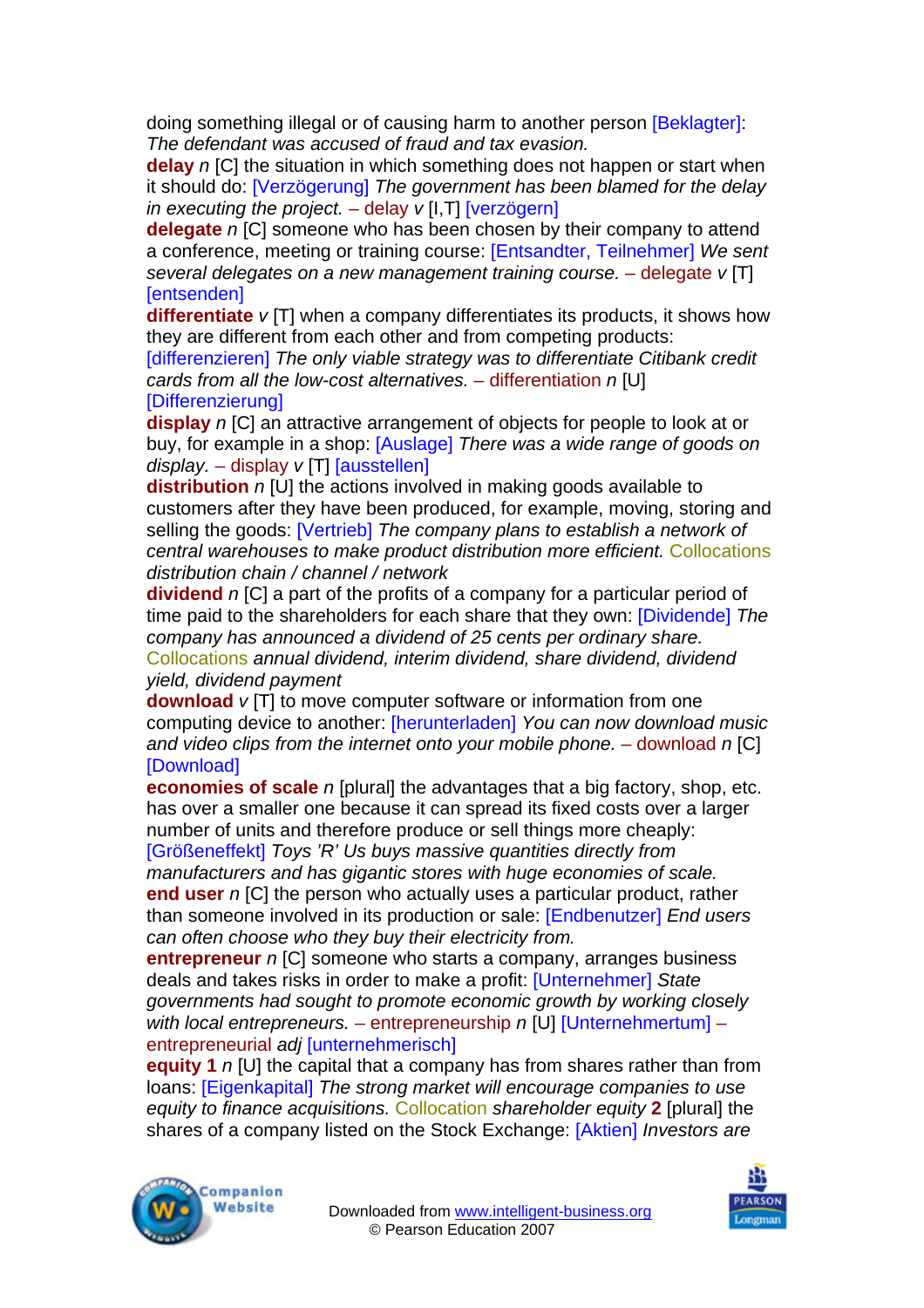*placing funds in equities as they look for higher returns on their investments.* 

**estimate**  $v$  [I, T] to calculate what you think the value, size, amount, etc. of something will probably be: [schätzen] *The value of the deal is estimated at £12m.* – estimate *n* [C] [Schätzung, Schätzwert] – estimation *n* [C] **[Schätzung]** 

**exchange rate** *n* ICI the price at which one currency can be bought with another: [Wechselkurs] *If the euro-dollar exchange rate remains at its current level, US exporters could lose \$5 billion in business annually*. Collocations *fixed exchange rates, floating exchange rate* 

**exclusivity** *n* [U] the fact that a product is so expensive that not many people can afford to buy it: [Exklusivität] *Porsche highlighted its exclusivity by aiming at the high end of the luxury-car segment.* – exclusive *adj*  **[exklusiv]** 

**exhibition** *n* [C] a public event where businesses and other organisations show their products or services: [Ausstellung] *Exhibitions and trade shows are expensive but effective ways to promote products.* 

**facilitator** *n* [C] someone who helps a team to work together effectively: [Vermittler] *A facilitator should remain neutral and ensure everyone follows the agreed ground rules.* – facilitate *v* [T] [erleichtern]

**fee** *n* [C] an amount of money paid to a professional person or organisation for their services [Gebühr]: *Legal fees for registering a company range from \$500 to \$1,000.* 

**feedback** *n* [U] advice or criticism about how someone is doing their job: [Feedback] *I'm sure he'll improve if he gets positive feedback after each task.* 

**forecast** *n* [C] a description of what is likely to happen in the future, based on information that is available now: [Prognose] *The figures for 2015 are forecasts, the others are actuals.* – forecast *v* [I,T] [prognostizieren] Synonyms prediction *n* [C] [Vorhersage]– projection *n* [C] [Projektion] Collocations *economic forecast, profit forecast, sales forecast, to make a forecast, forecast growth* 

**fortune** *n* [C] a very large amount of money: [Vermögen] *He made a fortune by investing on the stock exchange.* 

**fossil fuel** *n* [C] a fuel such as coal, gas or oil that is produced by the gradual decay of animals or plants over millions of years: [fossiler Brennstoff] *Fossil fuels currently account for about 90 per cent of world energy consumption.* 

**fraud** *n* [U] a method of illegally getting money from a person or an organisation, often using clever and complicated methods: [Betrug] *The external auditor discovered the firm was involved in massive fraud.* – fraudulent *adj* [betrügerisch]

**fuel** *n* [C,U] a substance such as coal, gas or oil that can be burned to produce heat or energy: [Brennstoff] *The rising cost of fuel has prompted protests across Europe*. – fuel *v* [T] [antreiben]

**gasoline** abbreviation **gas** *n* [U] *AmE* a liquid obtained from petroleum, used mainly for producing power for the engines of motor vehicles: [Benzin] *The US alone consumes well over a hundred billion gallons of gasoline per* 



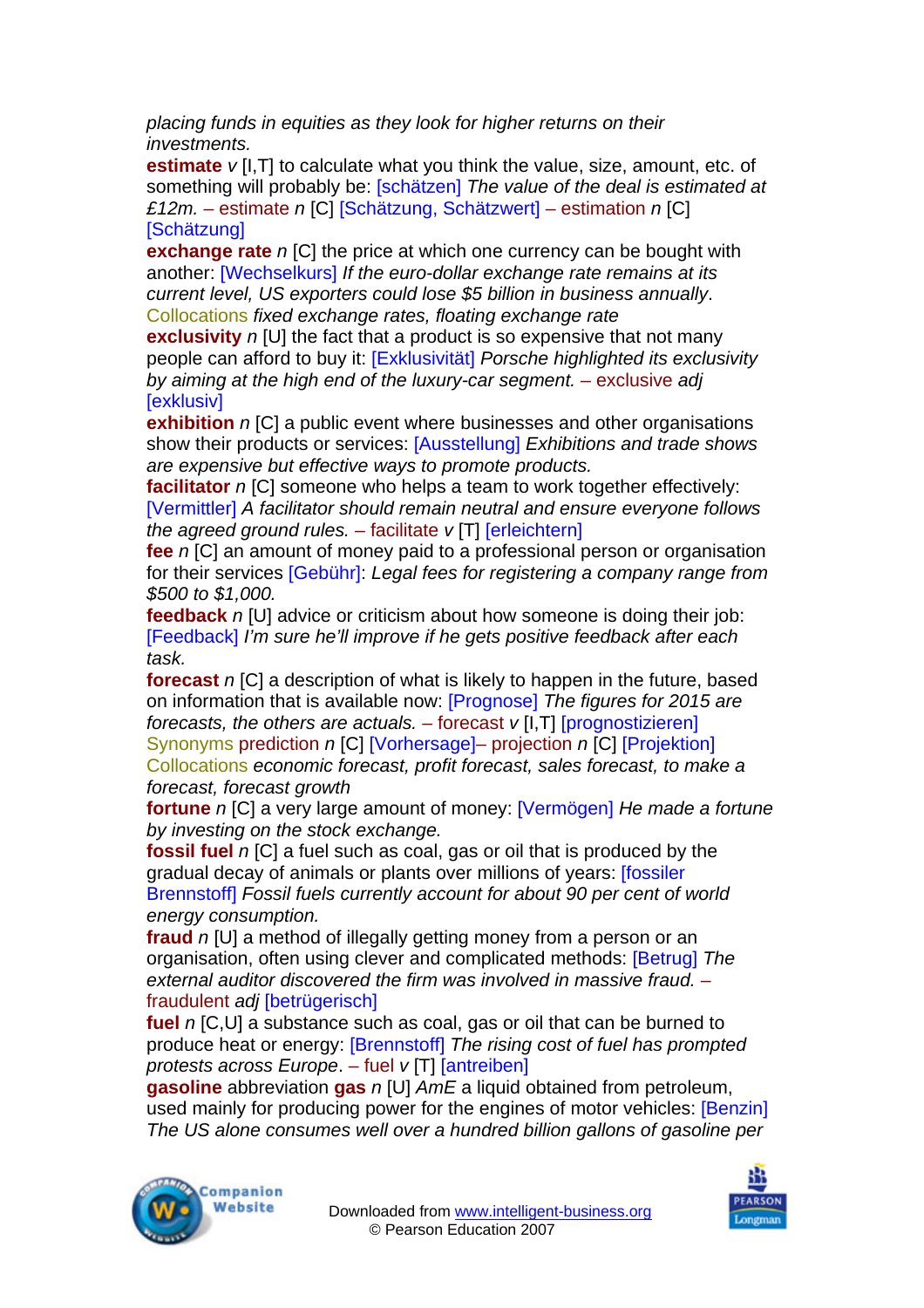*year.* Synonym petrol *n* [U] *BrE* [Benzin]

**gather** *v* [T] to collect information, ideas, etc.: [sammeln] *Successful market research depends on the quality of the information that is gathered.* 

**goal** *n* [C] something that you hope to achieve in the future: [Ziel] *Our goal is to meet all the team's requirements.* Synonyms aim *n* [C] [Ziel] – objective *n* [C] [Ziel]

**hardware** *n* [U] computer machinery and equipment: [Hardware] *The continued evolution of computer hardware imposes new challenges.*  **incentive** *n* [C] something which is used to encourage people, especially to make them work harder and produce more: [Anreiz] *Training opportunities for staff can be more of an incentive than financial bonuses.* 

**information** *n* [U] facts or details that tell you about something or someone: [Information(en)] *Corporations are making more financial information available to investors.* Collocations *inside information, information system, information technology*

**ingredient** *n* [C] a component or element that is added to form a compound or mixture: [Bestandteil] *Mineral oil and petroleum are the basic ingredients in many cosmetic products.* 

**initial public offering** abbreviation **IPO** *n* [C] an occasion when a company offers shares on a stock market for the first time: [Börsengang] *The government will sell 40 per cent of the company through an initial public offering.* 

**intelligence** *n* [U] information that is collected about the activities of an organisation or individual: [Informationen] *We provide confidential reports and intelligence for companies operating in the biotechnology sector.*  Collocations *business intelligence, competitive intelligence* 

**interest 1** *n* [U] an amount paid by a borrower to a lender, for example by a bank to someone who saves money with them: [Zinsen] *Any spare cash is best put in a savings account where it can earn interest*. **2** the rate of interest at which a particular sum of money is borrowed or lent: [Zinssatz] *Small businesses have to pay interest at 12 per cent and upwards if they go through microfinance institutions*. Collocations *interest rate / rate of interest*  **invention** *n* [C] **1** a new product that was not available before: [Erfindung] *The paperclip was one of the most useful inventions of the twentieth century!* **2** [U] when something is made or designed for the first time: [Erfindung] *Mobile phones have changed considerably since their invention.*  – inventor *n* [C] [Erfinder] – inventive *adj* [erfinderisch]

**investment bank** *n* [C] a bank that buys stocks and shares and then sells them to members of the public, and offers financial advice to businesses: [Investmentbank] *JPMorgan is a leading US investment bank specialising in asset management.* Synonyms corporate bank *n* [C] [Geschäftsbank] – merchant bank *n* [C] [Handelsbank]

**issue** *v* [T] to make securities such as bonds and shares available for people to buy: [emittieren] *In January, AMR issued five million new shares.*  – issue *n* [C] [Emission] Collocation *share issue* 

**launch** *v* [I,T] to show or make a new product available for sale for the first time: [einführen] *The company is launching a new range of perfumes.* – launch *n* [C] [Einführung]



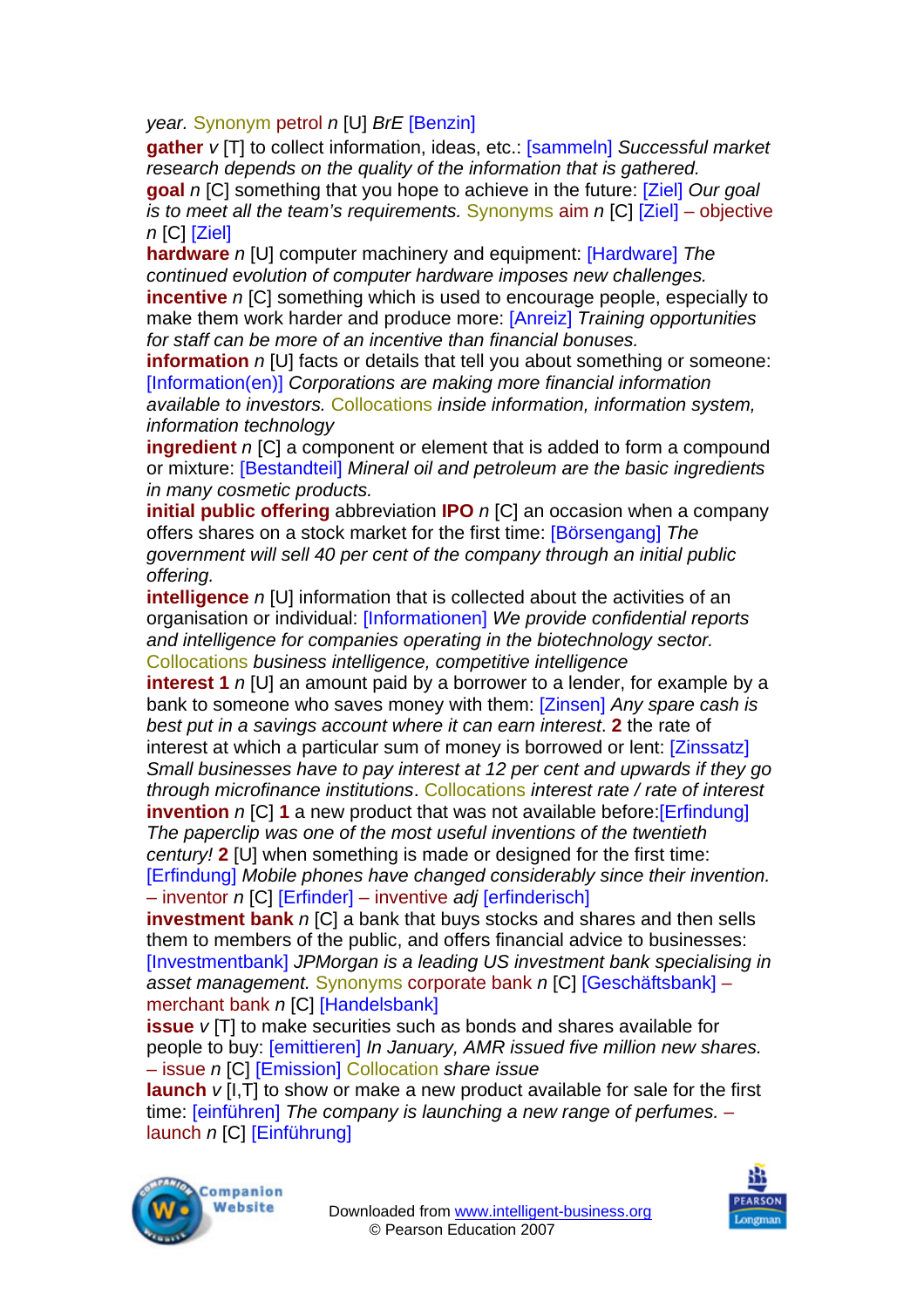**lawsuit** *n* [C] a charge, claim or complaint against a person or an organisation that is made in a court of law by a private person or company, not by the police or state: [Zivilprozess] *Local residents have filed a lawsuit over water pollution.* Synonym court case *n* [C] [Zivilprozess]

**legal action** *n* [C,U] the process of taking a case or a claim against a person or organisation to a court of law: [Klage] *The European Commission is threatening to take legal action in order to protect the environment.*  Synonym litigation *n* [U] [Klage]

**legal department** *n* [C] the service in a company or organisation that looks after all matters relating to questions of law [Rechtsabteilung]: *Our legal department is preparing the new licensing agreement.* 

**litigate** *v* [I, T] to take a claim or complaint against a person or organisation to a court of law [prozessieren]: *Angry consumers have announced that they will litigate.* – litigant *n* [C] [Prozessführer] – litigation *n* [U] [Prozess] – litigious *adj* [strittig]

**lucrative** *adj* an activity, project, job, etc. that is lucrative makes a lot of money: [lukrativ] *Investing in the Euro tunnel wasn't as lucrative as investors thought it would be.* Synonym profitable *adj* [profitabel]

**market share** *n* [C,U] the proportion of the total market that is supplied by a particular company: [Marktanteil] *If the two companies' market shares are combined, they'll have 28 per cent of the US market.* 

**mass consumption** *n* [U] buying and using products and services on a large scale: [Massenkonsum] *Mass consumption has transformed not only industry but society as a whole.* 

**mass market** *n* [U] the market for standardised consumer products: [Massenmarkt] *We access the mass market by selling our clothing range in department stores.* 

**measurement** *n* [C] the result of an evaluation of the size or dimension of something: [Messung] *Precise measurements of business performance enable managers to make better decisions.* 

**media** *n* [plural] the (mass) media are all the different ways of entertaining and giving information to the public and advertising goods, for example, television, radio, newspapers and the internet: [Medien] *The company is keen to get its views across in the media.* 

**merger** *n* [C] the creation of a new company by joining two separate companies: [Fusion] *The merger between the two biggest supermarket chains will have to be approved by the authorities. – merge*  $v$  *[I,T]* **[fusionieren]** 

**model** *n* [C] a particular type or design of a machine or device: [Modell] *This is the most expensive model in our range of luxury watches.* 

**monetary policy** *n* [C] the way a central bank controls the amount of money in the economy at a particular time, for example by changing interest rates: [Geldpolitik] *Unless the Bank of Japan relaxes monetary policy and makes borrowing easier, the stock market is unlikely to improve.* 

**monopoly** *n* [C,U] a situation where a business activity is controlled by only one company or by the government and other companies do not compete with it: [Monopol] *Many national airlines used to be monopolies, but this is no longer the case.* – monopolist *n* [C] [Monopolist] – monopolise *v* [T]



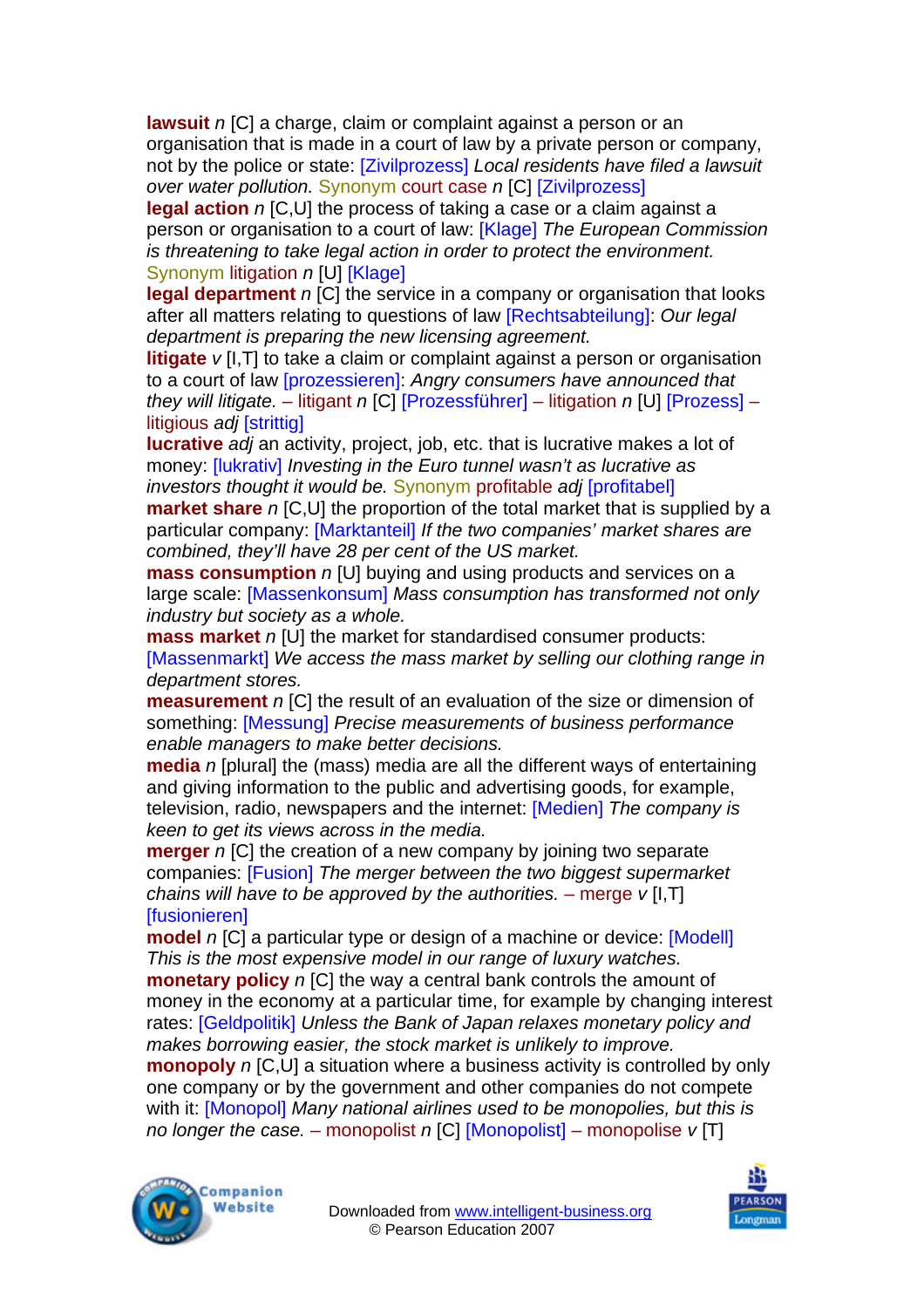## [monopolisieren]

**motivation** *n* [U] willingness, eagerness or desire to do something without being forced to do it: [Motivation] *Some of the staff seem to lack motivation.* 

– motivate *v* [motivieren] [T] – motivated *adj* [motiviert] – motivational *adj*  [motivierend] Collocations *highly motivated, motivational skills, motivational techniques* 

**seminar** *n* [C] [Seminar] a fairly informal meeting of a group of people, who share information and ideas and often discuss matters relating to work: *The people attending the management training seminar were all from accountancy firms.* 

**multinational** *adj* a multinational organisation has offices, factories, activities, etc. in many different countries: [Multi] *Big multinational companies can earn huge profits.* 

**nanotechnology** *n* [U] a science that combines computer technology and chemistry to build things from atoms: [Nanotechnologie] *Nanotechnology could allow us to invent devices that manufacture at almost no cost, by replicating atoms in the way that computers produce information.*  **network** *n* [C] a group of people or organisations that are connected or that work together: [Netzwerk] *It is important to build up a network of professional contacts.* – networking *n* [U] [Networking] – network *v* [I] **[**networken]

**network** *n* [C] a set of computers which are connected to each other and operate as part of the same system, able to exchange information and messages: [Netzwerk] *Incoming orders are processed automatically by the computer network.* 

**nuclear power** *n* [U] the energy, usually in the form of electricity, that is produced by a nuclear reactor: [Nuklearenergie] *The expansion of nuclear power depends substantially on politi*cs.

**outsource** *v* [T] to transfer work to an outside supplier: [ausgliedern] *The company outsourced all their financial operations to an accounting consultant.* – outsourcing *n* [U] [Auslagerung] Synonym subcontract *v* [T] [Untervertrag abschließen]

**portfolio 1** *n* ICI a collection of shares owned by a person or a company: [Portfolio] *Over 50 per cent of his portfolio is in European shares and the rest is in American and Asian investments.* **2** all the products or services offered by a business: [Portfolio] *The company has struck a deal with a biotechnology company of similar size and product portfolio.* Collocations *portfolio management, portfolio manager, portfolio mix* 

**positioning** *n* [U] the way people think about a product in relation to the company's other products and to competing products, or the way that the company would like them to think about it: [Positionierung] *A price reduction may have the effect of damaging the brand's image and positioning.*  **power plant** *n* [C] a factory or building that generates electricity, usually by the burning of fossil fuels: [Kraftwerk] *The new power plant will generate enough power to meet the annual residential needs of nine million people.*  **pricing** *n* [U] the prices of a company's products or services in relation to each other and in relation to those of competitors, and the activity of setting them: [Preisgebung, Preisgestaltung] *Aggressive pricing helped increase* 



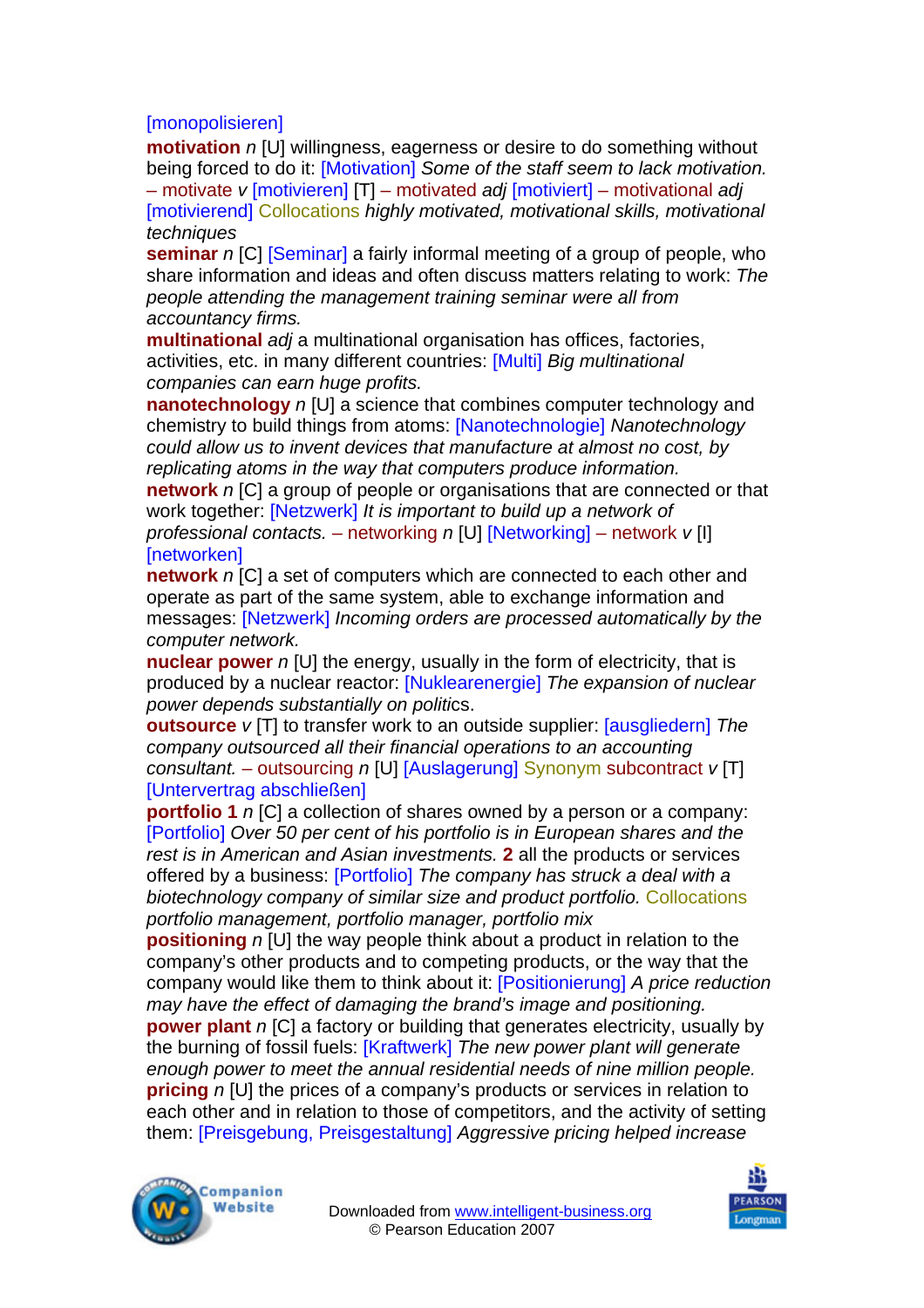*our sales.* Collocations *pricing agreement, pricing policy / strategy, pricing structure, discount pricing* 

**procedure** *n* [C] the accepted method and order of doing something in a formal situation: [Verfahren] *We are currently reviewing our procedures for invoicing our customers.* 

**process**  $v$  [T] to put information into a computer to be examined and to produce a particular result: [verarbeiten] *The accounts are processed by the central system.* – process *n* [C] [Prozess] – processor *n* [C] [Prozessor] Collocations *(electronic) data processing, word processing* 

**product demonstration** *n* [C] an act of explaining and showing how a product works or how something is done: [Produktvorführung] *We organise weekly, live product demonstrations.* 

**product placement** *n* [C,U] when the maker of a product arranges for it to appear or be used in a film or television programme, as a form of advertising: [Produktplatzierung] *Product placement in video games is part of a new strategy by advertisers eager to reach the young consumer.*  **production 1** *n* [U] The process of making or growing things to be sold as products, usually in large quantities: [Produktion] *Toshiba is increasing production of its popular line of laptop computers.* **2** an amount of something that is produced: [Produktion] *In August, production of passenger cars climbed 12 per cent from a year earlier.* – produce *v* [T] [produzieren] – productive *adj* [produktiv] Collocations *just-in-time production, mass production, production costs, production line, production* 

*manager, production plant, production process*  **profit margin** *n* [C] the difference between the price of a product or service and the cost of producing it, or between the cost of producing all of a company's products or services and the total sum they are sold for:

[Gewinnspanne] *Slow sales have cut profit margins in the industry.*  **project** *n* [C] an important and carefully planned piece of work that will create something new or improve a situation: [Projekt] *British Aerospace* 

*expected the project to be completed by 2005.* Collocations *project finance, project management, project manager, pilot project* 

**promotion** *n* [C] an activity such as special advertisements or free gifts intended to sell a product or service: [Werbeaktion] *ABC has announced a joint promotion with Mullen.* – promote *v* [T] [bewerben] – promotional *adj*  [Werbe-] Collocations *seasonal promotion, promotional campaign, promotional price* 

**public relations** abbreviation **PR** *n* [plural] the activity of telling the public about an organisation, person, product, etc. so that people think of them in a good way: [Public Relations] *Good public relations is always good for a business.* Collocations *public relations officer (PRO), public relations agency* 

**publicise** *v* [T] to give information about something to the public, so that they know about it: [publizieren, der Öffentlichkeit vorstellen] *Car makers are publicising a new generation of fuel-efficient vehicles. – publicity n [U]* [Publicity] – publicist *n* [C] [Publizist]

**reserve** *n* [C] an amount of something valuable such as oil, gas, etc., kept for future use: [Reserve] *Most countries have a strategic reserve of* 



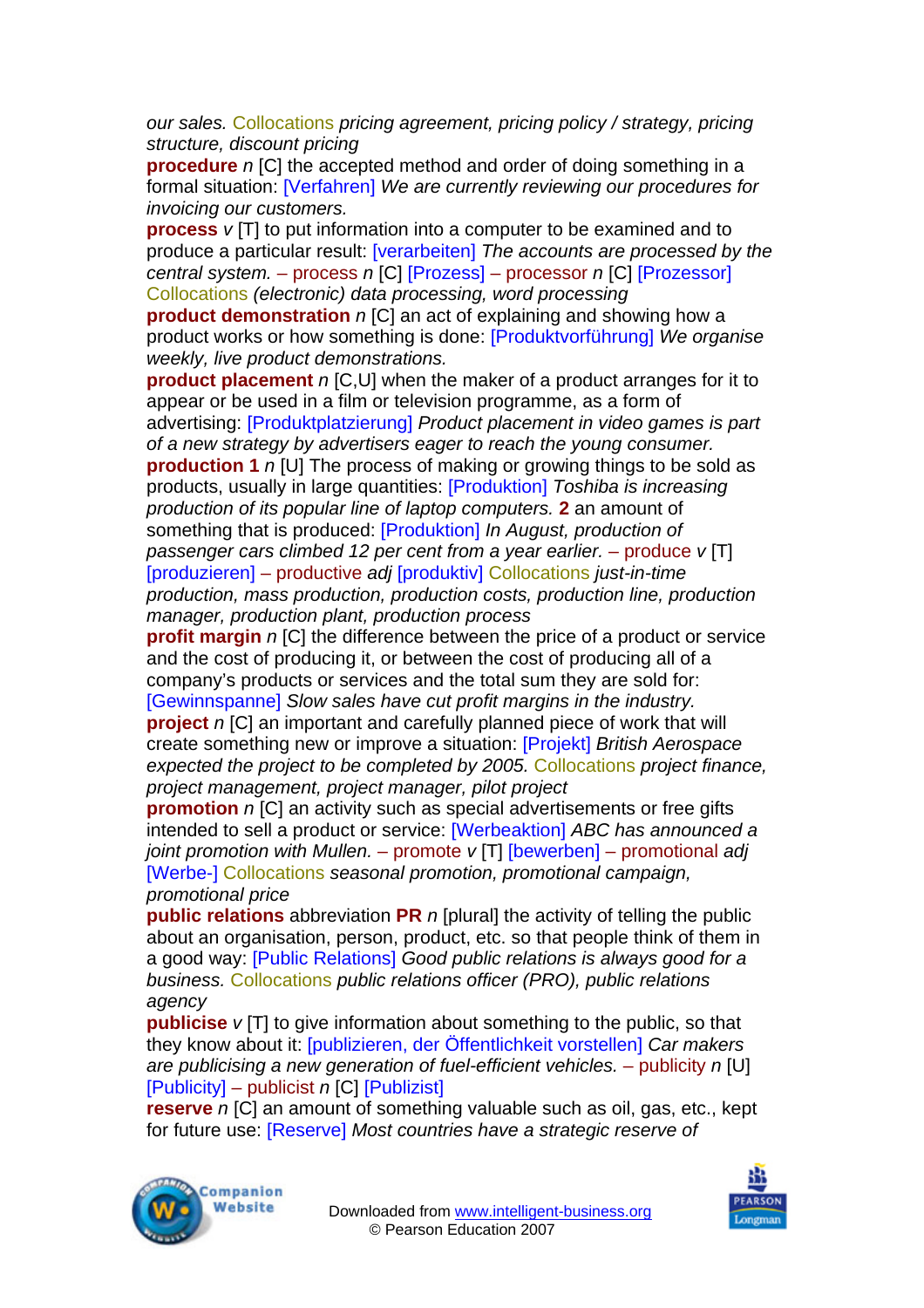*petroleum which they can use if supply is interrupted.* 

**revolution** *n* ICI a complete change in ways of thinking, methods of working, etc.: [Revolution] *Computer technology has caused a revolution in working practices*. – revolutionise *v* [T] [revolutionieren] – revolutionary *adj*  [revolutionär]

**Sarbanes-Oxley Act** *n* US government legislation introduced to ensure honest accountancy and corporate governance practices in US companies: [Sarbanes-Oxley Act] *The USA's response to Enron and other scandals was to introduce strict financial controls through the Sarbanes-Oxley Act.* **scarce** *adj* if something is scarce, there is not enough of it available: [knapp] *Demand is up, supply is dwindling and new finds are scarce.* – scarcity *n* [U] [Knappheit]

**schedule** *n* [C] a plan of what someone is going to do and by when they are going to do it: [Zeitplan] *We are running several weeks behind schedule.* – schedule *v* [T] [planen] Collocation *time schedule* 

**Securities Exchange Commission** abbreviation **SEC** *n* [U] the US agency responsible for stock market regulation: [Börsenaufsichtsbehörde (USA)] *The SEC is looking into a large US corporation's investment arrangements, as it thinks they may be illegal.* 

**settlement** *n* an agreement to resolve a dispute before it is taken to court [Beilegung] :*The two companies refused to disclose the financial details of their out-of-court settlement.* 

**share** *n* [C] a unit of the capital of the company. Shares in listed companies can be bought and sold on the stock exchange: [Aktie] *Investors are having to pay a higher price for the company's shares.* – shareholder *n* [C] [Aktionär] – stockholder *n* [C] [Aktionär] *AmE* – shareholding *n* [C] [Aktienbesitz] Synonym stock *n* [C] [Aktie] *AmE* Collocations *share capital, share certificate, share dealing, share issue, share price* 

**shortage** *n* [C,U] a situation in which there is not enough of something that people need or want: [Mangel] *Illegal exports and high world oil prices are the main causes of the current fuel shortage.* 

**software** *n* [U] sets of programs put into a computer to perform particular tasks: [Software] *There's plenty of good software on the market to help us improve security.* 

**specifications** *n* [usually plural] a detailed description of how something should be designed or made: [Spezifikationen] *They delivered parts that did not conform to contract specifications.* Collocation *job specifications*  **speculate** *v* [I] to buy goods, shares, property, etc. in the hope that their value will increase so that they can be sold for a profit: [spekulieren] *Many individuals are now speculating on the stock exchange through special savings schemes provided by their banks.* – speculation *n* [U] [Spekulation] – speculative *adj* [spekulativ]

**sponsor** *v* [T] [sponsern] to give money to pay for a television programme, a sports or arts event, training, etc., in exchange for advertising or to get public attention: *Eagle Star Insurance sponsored the charity's first TV campaign.* – sponsor *n* [C] [Sponsor] – sponsorship *n* [U] [Sponsoring] **spreadsheet** *n* [C] a computer program that can show rows of figures and perform calculations with them. Spreadsheets are often used to work out



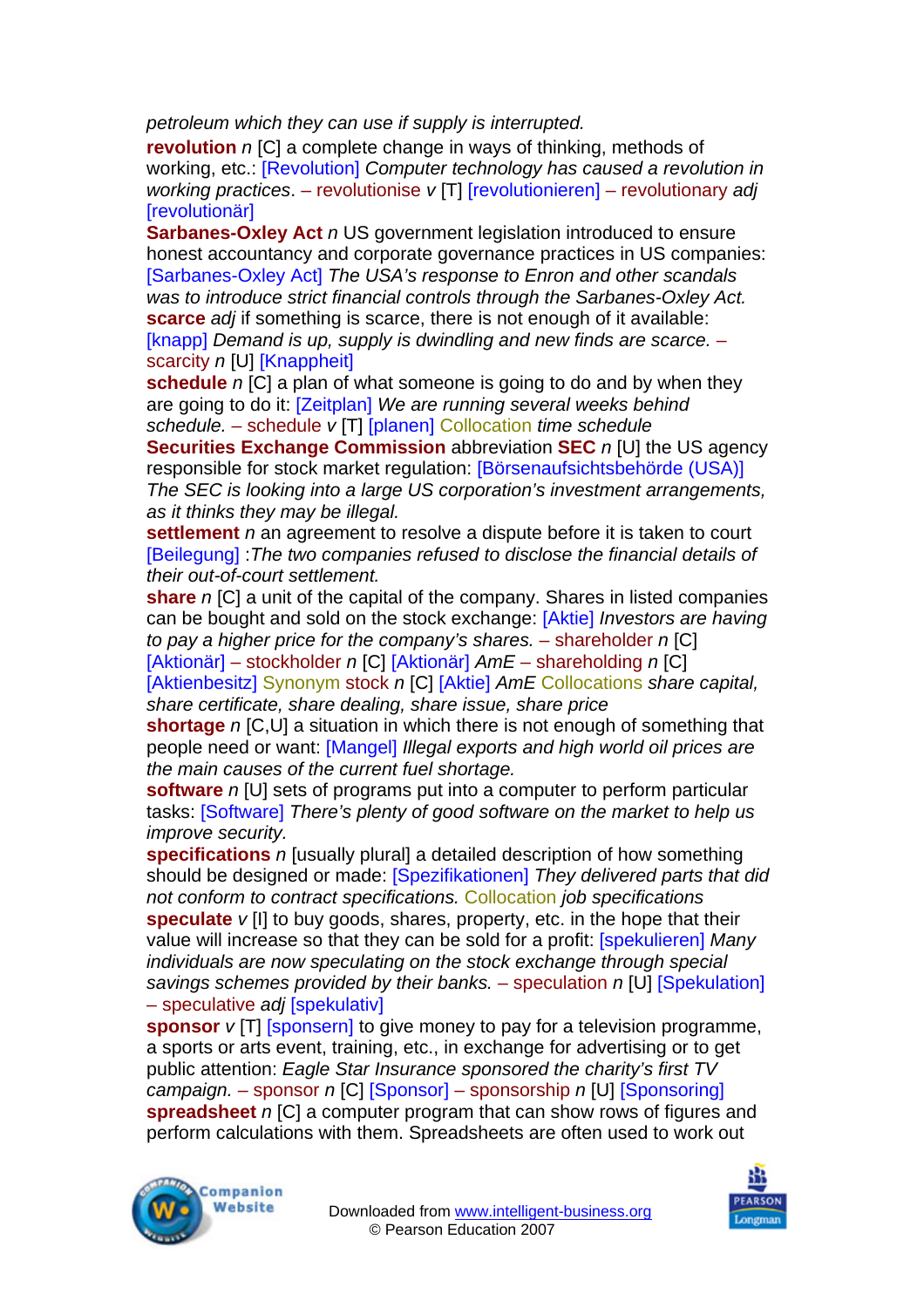sales, taxes, profits and other financial information: [Arbeitsblatt] *Most spreadsheets can transform data and figures into graphs and charts.* 

**staff loyalty** n [U] if staff are loyal to their company, they enjoy working for it, they keep company secrets and tend to stay for a long time:

[Mitarbeiterloyalität] *The Human Resources department has built up staff loyalty by ensuring good working conditions, awarding regular bonuses and providing in-company training.* 

**stakeholder** *n* [C] a person or group of people who are considered to be an important part of an organisation because they have responsibility within it or receive advantages from it: [Stakeholder, Anspruchsberechtigter] *When a company is new and small it can stay close to its stakeholders – staff, customers and suppliers.* 

**stock exchange** *n* [C] a market where company shares are traded: [Börse] *Companies listed on the Madrid stock exchange dropped about 3 per cent this year.* 

**strategic alliance** *n* [C] an alliance formed as part of a plan with important aims: [strategisches Bündnis] *Singapore airlines and Lufthansa have announced a strategic alliance with broad implications for competition.*  **stress** *n* [U] continuous feeling of worry about your work or personal life that prevents you from relaxing: [Stress] *He has been under a lot of stress at work recently, due to tight deadlines and staff shortages.* – stressful *adj*  [stressig] Collocations *stress-related (illness), stress management*  **subcontractor** *n* [C] a person or company who is paid to do part of the work of another person or company: [Subunternehmer] *Always check whether a contractor is using subcontractors, and who is liable if things go wrong.* 

**sue** *v* [I,T] to make a legal claim against someone, especially for an amount of money, because you have been harmed in some way. [verklagen] *The company was sued for non payment by their supplier.* 

**surveillance** *n* [U] the act of monitoring a person or group of people: [Überwachung] *Employees must be notified if they are under surveillance at their workplace.* 

**sustainable** *adj* an action or process that is sustainable can continue or last for a long time: [nachhaltig] *The benefits from sustainable fuels would be enormous.* – sustainability *n* [U] [Nachhaltigkeit] Synonym renewable *adj*  [erneuerbar] Collocation *sustainable development* 

**switch**  $v$  [I, T] to change from one thing to another, usually suddenly: [umsteigen] *Consumers are switching to more affordable brands.* 

**synergy** *n* [C,U] additional advantages, profits, etc. that are produced by two people or organisations combining their ideas and resources: [Synergie] *The companies could benefit from cost savings, as well as synergies from combining their manufacturing activities*. – synergistic *adj* [synergistisch] **target** *n* [C] a limited group of people or area that a plan, idea, etc. is aimed at: [Zielpublikum] *The main target for Gucci's watches is successful businessmen and women.* – target *v* [T] [abzielen] Collocations *target audience / customers / group, sales target*

**task** *n* [C] **1** a piece of work that has to be done, especially one that has to be done regularly: [Aufgabe] *Scheduling is a key task for team leaders.* **2** a